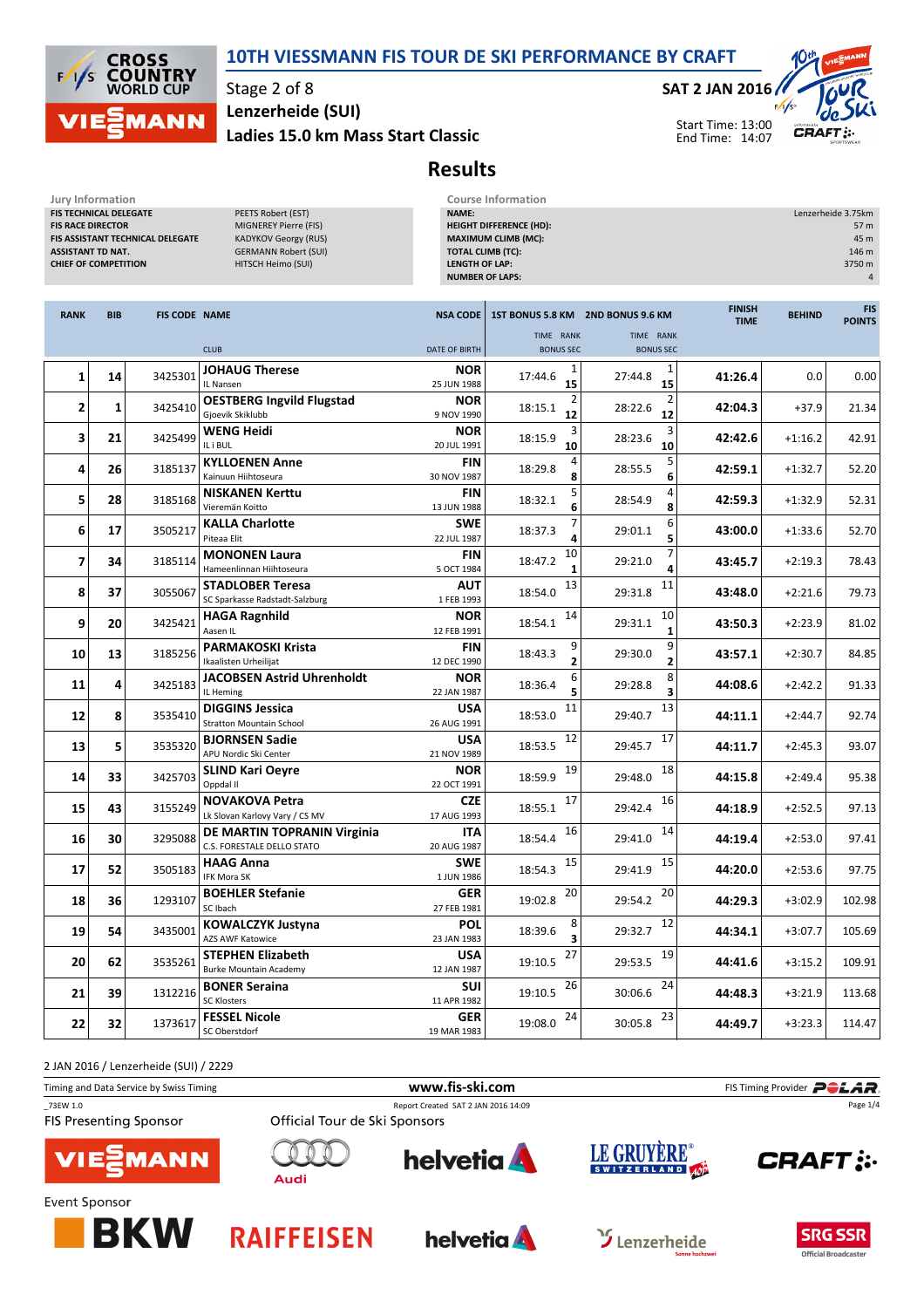## 10TH VIESSMANN FIS TOUR DE SKI PERFORMANCE BY CRAFT



Stage 2 of 8 Ladies 15.0 km Mass Start Classic Lenzerheide (SUI)

SAT 2 JAN 2016



Start Time: 13:00 End Time: 14:07

## Results

| <b>RANK</b> | <b>BIB</b>     | <b>FIS CODE NAME</b> |                                                                | <b>NSA CODE</b>           |                               | 1ST BONUS 5.8 KM 2ND BONUS 9.6 KM | <b>FINISH</b><br><b>TIME</b> | <b>BEHIND</b> | <b>FIS</b><br><b>POINTS</b> |
|-------------|----------------|----------------------|----------------------------------------------------------------|---------------------------|-------------------------------|-----------------------------------|------------------------------|---------------|-----------------------------|
|             |                |                      | <b>CLUB</b>                                                    | DATE OF BIRTH             | TIME RANK<br><b>BONUS SEC</b> | TIME RANK<br><b>BONUS SEC</b>     |                              |               |                             |
| 23          | 55             | 3505003              | <b>RYDQVIST Maria</b><br>Aelvdalens IF                         | <b>SWE</b><br>22 MAR 1983 | 21<br>19:06.3                 | 21<br>29:56.1                     | 44:49.9                      | $+3:23.5$     | 114.58                      |
| 24          | 25             | 3515184              | <b>VON SIEBENTHAL Nathalie</b><br>Turbach-Bissen               | <b>SUI</b><br>30 SEP 1993 | 22<br>19:06.4                 | 22<br>30:03.3                     | 44:54.1                      | $+3:27.7$     | 116.95                      |
| 25          | $\overline{7}$ | 3505754              | <b>NILSSON Stina</b><br>IFK Mora SK                            | <b>SWE</b><br>24 JUN 1993 | 30<br>19:21.5                 | 30<br>30:30.1                     | 45:05.4                      | $+3:39.0$     | 123.31                      |
| 26          | $\mathbf{2}$   | 3505090              | <b>INGEMARSDOTTER Ida</b><br>Aasarna IK                        | <b>SWE</b><br>26 APR 1985 | 18<br>18:57.3                 | 26<br>30:08.7                     | 45:05.6                      | $+3:39.2$     | 123.42                      |
| 27          | 23             | 3485342              | <b>DOTSENKO Anastasia</b>                                      | <b>RUS</b><br>14 OCT 1986 | 28<br>19:12.6                 | 28<br>30:21.7                     | 45:06.4                      | $+3:40.0$     | 123.87                      |
| 28          | 15             | 3205176              | <b>RINGWALD Sandra</b><br>ST Schonach-Rohrhardsberg            | <b>GER</b><br>27 SEP 1990 | 23<br>19:07.0                 | 25<br>30:08.0                     | 45:08.2                      | $+3:41.8$     | 124.89                      |
| 29          | 48             | 3195040              | <b>FAIVRE PICON Anouk</b><br>ARMEES-EMHM - Pontarlier          | <b>FRA</b><br>18 FEB 1986 | 25<br>19:10.1                 | 27<br>30:14.7                     | 45:14.8                      | $+3:48.4$     | 128.60                      |
| 30          | 22             | 3205075              | <b>HERRMANN Denise</b><br><b>WSC Erzgebirge Oberwiesenthal</b> | <b>GER</b><br>20 DEC 1988 | 29<br>19:15.9                 | 29<br>30:29.0                     | 45:19.9                      | $+3:53.5$     | 131.48                      |
| 31          | 24             | 3485202              | <b>MATVEEVA Natalia</b><br>Dinamo                              | <b>RUS</b><br>23 MAY 1986 | 35<br>19:34.7                 | 32<br>30:45.1                     | 45:36.8                      | $+4:10.4$     | 140.99                      |
| 32          | 31             | 3486057              | <b>STOROZHILOVA Daria</b>                                      | <b>RUS</b><br>4 FEB 1993  | 41<br>19:49.0                 | 34<br>30:51.0                     | 45:38.7                      | $+4:12.3$     | 142.06                      |
| 33          | 60             | 3205124              | <b>SIEGEL Monique</b><br>WSC Erzgebirge Oberwiesenthal         | <b>GER</b><br>1 JAN 1989  | 43<br>19:52.8                 | 35<br>30:51.9                     | 45:39.7                      | $+4:13.3$     | 142.62                      |
| 34          | 3              | 3535304              | <b>CALDWELL Sophie</b><br><b>Stratton Mountain School</b>      | <b>USA</b><br>22 MAR 1990 | 31<br>19:22.7                 | 31<br>30:44.8                     | 45:44.2                      | $+4:17.8$     | 145.16                      |
| 35          | 58             | 3485862              | <b>ZHAMBALOVA Alisa</b>                                        | <b>RUS</b><br>13 SEP 1994 | 39<br>19:46.6                 | 36<br>30:52.2                     | 45:57.2                      | $+4:30.8$     | 152.48                      |
| 36          | 29             | 3295144              | <b>DEBERTOLIS Ilaria</b><br>G.S. FIAMME ORO MOENA              | <b>ITA</b><br>17 SEP 1989 | 33<br>19:31.5                 | 37<br>30:52.4                     | 45:57.9                      | $+4:31.5$     | 152.87                      |
| 37          | 61             | 3055085              | <b>SCHWARZ Nathalie</b><br>SU Raika Zwettl-Oberoesterreich     | <b>AUT</b><br>29 JUL 1993 | 42<br>19:49.8                 | 40<br>30:59.6                     | 45:58.5                      | $+4:32.1$     | 153.21                      |
| 38          | 63             | 3295141              | <b>AGREITER Debora</b><br>C.S. CARABINIERI SEZ. SCI            | <b>ITA</b><br>25 FEB 1991 | 38<br>19:45.7                 | 38<br>30:54.2                     | 46:11.0                      | $+4:44.6$     | 160.25                      |
| 39          | 44             | 3535021              | <b>GREGG Caitlin</b><br>Loppet Nordic Racing                   | <b>USA</b><br>7 NOV 1980  | 56<br>20:17.9                 | 49<br>31:33.4                     | 46:15.7                      | $+4:49.3$     | 162.89                      |
| 40          | 57             | 3485510              | <b>KALSINA Polina</b>                                          | <b>RUS</b><br>20 MAR 1989 | 32<br>19:24.0                 | 33<br>30:46.0                     | 46:24.4                      | $+4:58.0$     | 167.79                      |
| 41          | 42             | 3535316              | <b>BRENNAN Rosie</b><br>APU Nordic Ski Center                  | <b>USA</b><br>2 DEC 1988  | 34<br>19:34.5                 | 39<br>30:57.8                     | 46:30.0                      | $+5:03.6$     | 170.95                      |
| 42          | 41             | 3295157              | <b>SCARDONI Lucia</b><br>GRUPPO SCIATORI FIAMME GIALLE         | <b>ITA</b><br>22 MAR 1991 | 37<br>19:44.7                 | 41<br>31:06.3                     | 46:34.8                      | $+5:08.4$     | 173.65                      |
| 43          | 49             | 3505434              | <b>WIKEN Emma</b><br>Aasarna IK                                | <b>SWE</b><br>1 MAY 1989  | 48<br>20:02.3                 | 44<br>31:27.5                     | 46:44.7                      | $+5:18.3$     | 179.22                      |
| 44          | 40             | 3705003              | PROCHAZKOVA Alena<br>LK Slavia UMB Banska Bystrica             | <b>SVK</b><br>9 AUG 1984  | 52<br>20:05.9                 | 48<br>31:29.8                     | 46:52.2                      | $+5:25.8$     | 183.45                      |
| 45          | 50             | 3155186              | <b>SCHUETZOVA Sandra</b><br>CKS SKI Jilemnice                  | <b>CZE</b><br>21 OCT 1991 | 49<br>20:02.6                 | 43<br>31:25.3                     | 46:53.5                      | $+5:27.1$     | 184.18                      |
| 46          | 59             | 3486077              | <b>REPNITSYNA Olga</b>                                         | <b>RUS</b><br>27 JUN 1992 | 51<br>20:05.1                 | 46<br>31:29.0                     | 46:58.2                      | $+5:31.8$     | 186.82                      |
| 47          | 51             | 3665105              | <b>TIKHONOVA Yulia</b>                                         | BLR<br>8 APR 1986         | 36<br>19:39.5                 | 42<br>31:19.1                     | 47:01.5                      | $+5:35.1$     | 188.68                      |

2 JAN 2016 / Lenzerheide (SUI) / 2229

| Timing and Data Service by Swiss Timing |                               | FIS Timing Provider <b>POLAR</b> . |                                    |                |  |
|-----------------------------------------|-------------------------------|------------------------------------|------------------------------------|----------------|--|
| 73EW 1.0                                |                               |                                    | Page 2/4                           |                |  |
| <b>FIS Presenting Sponsor</b>           | Official Tour de Ski Sponsors |                                    |                                    |                |  |
| <b>VIE EMANN</b>                        | Audi                          | <b>helvetia</b>                    | LE GRUYERE®                        | <b>CRAFT:</b>  |  |
| Event Sponsor                           |                               |                                    |                                    |                |  |
| <b>RKW</b>                              | <b>RAIFFEISEN</b>             | <b>helvetia</b>                    | $\mathbf{\mathcal{Y}}$ Lenzerheide | <b>SRG SSR</b> |  |







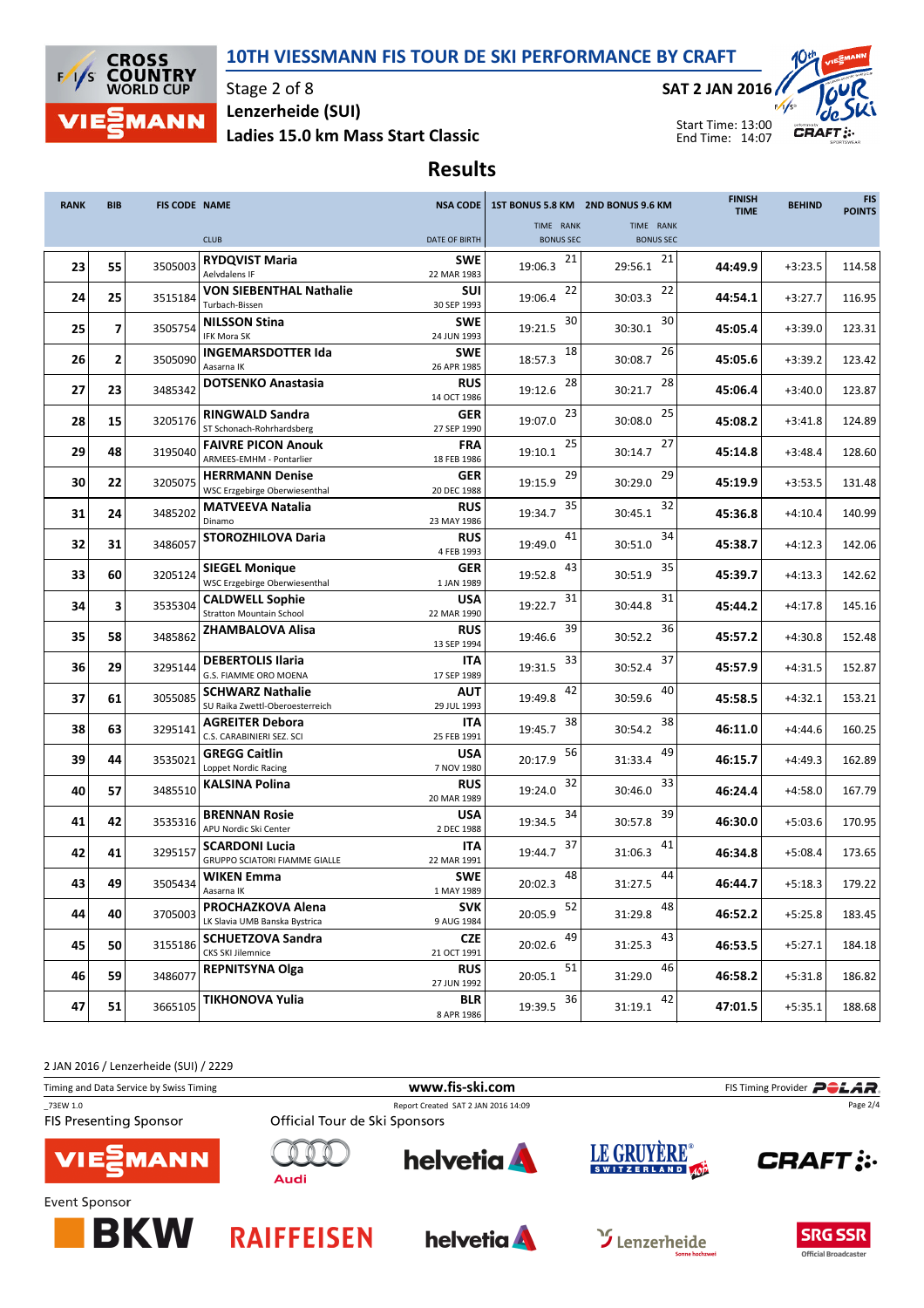## 10TH VIESSMANN FIS TOUR DE SKI PERFORMANCE BY CRAFT



Stage 2 of 8 Ladies 15.0 km Mass Start Classic Lenzerheide (SUI)

SAT 2 JAN 2016



Start Time: 13:00 End Time: 14:07

Results

| <b>RANK</b> | <b>BIB</b> | <b>FIS CODE NAME</b> |                                                       | <b>NSA CODE</b>           |                               | 1ST BONUS 5.8 KM 2ND BONUS 9.6 KM | <b>FINISH</b><br><b>TIME</b> | <b>BEHIND</b> | <b>FIS</b><br><b>POINTS</b> |
|-------------|------------|----------------------|-------------------------------------------------------|---------------------------|-------------------------------|-----------------------------------|------------------------------|---------------|-----------------------------|
|             |            |                      | <b>CLUB</b>                                           | DATE OF BIRTH             | TIME RANK<br><b>BONUS SEC</b> | TIME RANK<br><b>BONUS SEC</b>     |                              |               |                             |
| 48          | 18         | 3535124              | <b>SARGENT Ida</b><br>Craftsbury Nordic Ski Club      | <b>USA</b><br>25 JAN 1988 | 40<br>19:48.6                 | 47<br>31:29.5                     | 47:07.0                      | $+5:40.6$     | 191.78                      |
| 49          | 35         | 3485717              | <b>SOBOLEVA Elena</b>                                 | <b>RUS</b><br>8 JAN 1992  | 54<br>20:07.1                 | 55<br>31:48.2                     | 47:07.4                      | $+5:41.0$     | 192.00                      |
| 50          | 38         | 3185343              | <b>SAAPUNKI Susanna</b><br>Vuokatti Ski Team Kainuu   | <b>FIN</b><br>14 OCT 1992 | 58<br>20:23.9                 | 53<br>31:47.1                     | 47:07.8                      | $+5:41.4$     | 192.23                      |
| 51          | 16         | 3205225              | <b>ANGER Lucia</b><br>SC Oberstdorf                   | <b>GER</b><br>26 JAN 1991 | 46<br>20:00.9                 | 50<br>31:35.9                     | 47:09.0                      | $+5:42.6$     | 192.91                      |
| 52          | 6          | 3205224              | <b>KOLB Hanna</b><br><b>TSV Buchenberg</b>            | <b>GER</b><br>21 AUG 1991 | 50<br>20:04.9                 | 52<br>31:43.5                     | 47:14.4                      | $+5:48.0$     | 195.95                      |
| 53          | 47         | 3485170              | <b>ILJINA Natalja</b><br>Vitiaz                       | <b>RUS</b><br>3 JUN 1985  | 45<br>19:55.8                 | 45<br>31:28.7                     | 47:15.6                      | $+5:49.2$     | 196.62                      |
| 54          | 11         | 3505405              | <b>FALK Hanna</b><br>Ulricehamns IF                   | <b>SWE</b><br>5 JUL 1989  | 44<br>19:55.7                 | 51<br>31:41.8                     | 47:17.1                      | $+5:50.7$     | 197.47                      |
| 55          | 27         | 3505675              | <b>SETTLIN Evelina</b><br>Hudiksvalls If              | <b>SWE</b><br>5 JUN 1992  | 53<br>20:06.3                 | 56<br>31:51.7                     | 47:18.2                      | $+5:51.8$     | 198.09                      |
| 56          | 46         | 3485370              | <b>POVALIAEVA Anna</b>                                | <b>RUS</b><br>14 AUG 1988 | 47<br>20:01.5                 | 54<br>31:47.4                     | 47:39.4                      | $+6:13.0$     | 210.02                      |
| 57          | 19         | 3565034              | <b>CEBASEK Alenka</b><br><b>TSK Bled</b>              | <b>SLO</b><br>24 APR 1989 | 55<br>20:17.7                 | 57<br>32:10.0                     | 47:58.4                      | $+6:32.0$     | 220.72                      |
| 58          | 56         | 3565053              | <b>EINFALT Lea</b><br>TSK Triglav Kranj               | <b>SLO</b><br>19 MAY 1994 | 57<br>20:19.9                 | 58<br>32:10.8                     | 48:07.0                      | $+6:40.6$     | 225.56                      |
| 59          | 45         | 3155111              | <b>GROHOVA Karolina</b><br>SK Nove Mesto na Morave    | <b>CZE</b><br>21 NOV 1990 | 60<br>20:44.3                 | 60<br>32:36.7                     | 48:31.1                      | $+7:04.7$     | 239.13                      |
| 60          | 53         | 3195010              | <b>THOMAS HUGUE Coraline</b><br>ARMEES-EMHM - Crevoux | <b>FRA</b><br>11 MAR 1984 | 62<br>20:52.9                 | 61<br>32:49.1                     | 48:37.5                      | $+7:11.1$     | 242.74                      |
| 61          | 64         | 3225019              | <b>TAYLOR Annika</b><br>Sugal Bowl Elite Team         | <b>GBR</b><br>4 JUN 1993  | 64<br>21:06.7                 | 62<br>32:51.4                     | 48:39.7                      | $+7:13.3$     | 243.98                      |
| 62          | 9          | 3565002              | <b>FABJAN Vesna</b><br>TSK Triglav Kranj              | <b>SLO</b><br>13 MAR 1985 | 63<br>20:56.7                 | 63<br>32:52.7                     | 48:48.3                      | $+7:21.9$     | 248.82                      |
| 63          | 10         | 3565039              | <b>RAZINGER Nika</b><br><b>TSK Bled</b>               | SLO<br>5 OCT 1993         | 59<br>20:29.5                 | 59<br>32:33.1                     | 48:48.4                      | $+7:22.0$     | 248.87                      |
| 64          | 12         | 3515221              | <b>FAEHNDRICH Nadine</b><br>Horw                      | <b>SUI</b><br>16 OCT 1995 | 61<br>20:45.2                 | 64<br>33:13.0                     | 50:03.1                      | $+8:36.7$     | 290.93                      |
| 65          | 65         | 3665106              | <b>MAYNGARDT Anastasia</b>                            | <b>BLR</b><br>7 SEP 1993  | 65<br>21:35.3                 | 65<br>34:03.3                     | 50:55.1                      | $+9:28.7$     | 320.21                      |

2 JAN 2016 / Lenzerheide (SUI) / 2229